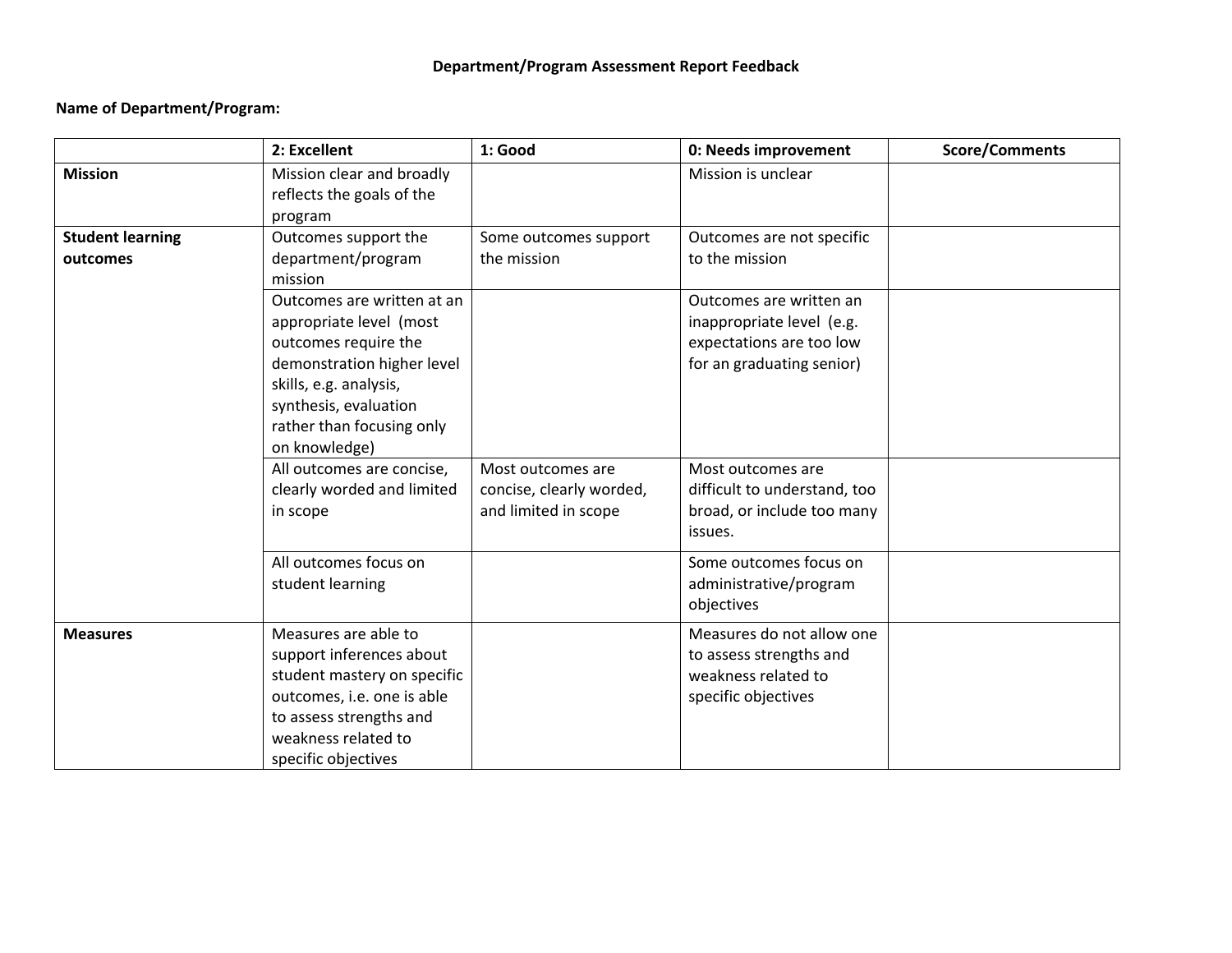|                            | 2: Excellent                                                                                                                                                                                      | 1: Good                                                                  | 0: Needs improvement                                                                                                                 | <b>Score/Comments</b> |
|----------------------------|---------------------------------------------------------------------------------------------------------------------------------------------------------------------------------------------------|--------------------------------------------------------------------------|--------------------------------------------------------------------------------------------------------------------------------------|-----------------------|
| Measures (cont.)           | There are specifics about<br>how results were obtained<br>(i.e., description of<br>measure, sampling<br>method, when<br>administered, who did the<br>evaluation)                                  |                                                                          | Unclear how results were<br>obtained                                                                                                 |                       |
|                            | Methods allow for<br>collection of reliable and<br>valid student learning data<br>(e.g., appropriate sampling,<br>use of rubrics rather than<br>scales, evaluation of<br>individual student work) |                                                                          | Inadequate methods<br>(sampling process that is<br>inappropriate, use of scales<br>rather than rubrics,<br>evaluation of group work) |                       |
|                            | Strong focus on direct<br>evidence (with supporting<br>indirect evidence)                                                                                                                         |                                                                          | Focus on indirect evidence                                                                                                           |                       |
|                            | Multiple measures used for<br>assessment of most<br>outcomes                                                                                                                                      | At least one measure for<br>each outcome                                 | No measure planned for<br>assessing one or more<br>outcomes                                                                          |                       |
| <b>Achievement Targets</b> | Clear and reasonable<br>target specified for each<br>outcome/measure pair                                                                                                                         | Most outcomes/measure<br>pairs have an achievement<br>target specified   | No/few achievement<br>targets in place                                                                                               |                       |
| <b>Findings</b>            | Aligned to outcomes,<br>measures, achievement<br>targets                                                                                                                                          |                                                                          | Findings do not align with<br>outcomes, measures,<br>achievement targets                                                             |                       |
|                            | There is sufficient detail,<br>including sample size<br>Data aggregated over                                                                                                                      |                                                                          | Insufficient detail for<br>understanding findings<br>Individual student results                                                      |                       |
|                            | students                                                                                                                                                                                          |                                                                          | presented                                                                                                                            |                       |
| <b>Actions</b>             | Actions suggested when<br>targets not met/partially<br>met                                                                                                                                        | Actions suggested for most<br>targets that were not<br>met/partially met | No actions suggested for<br>targets that were not<br>met/partially met                                                               |                       |